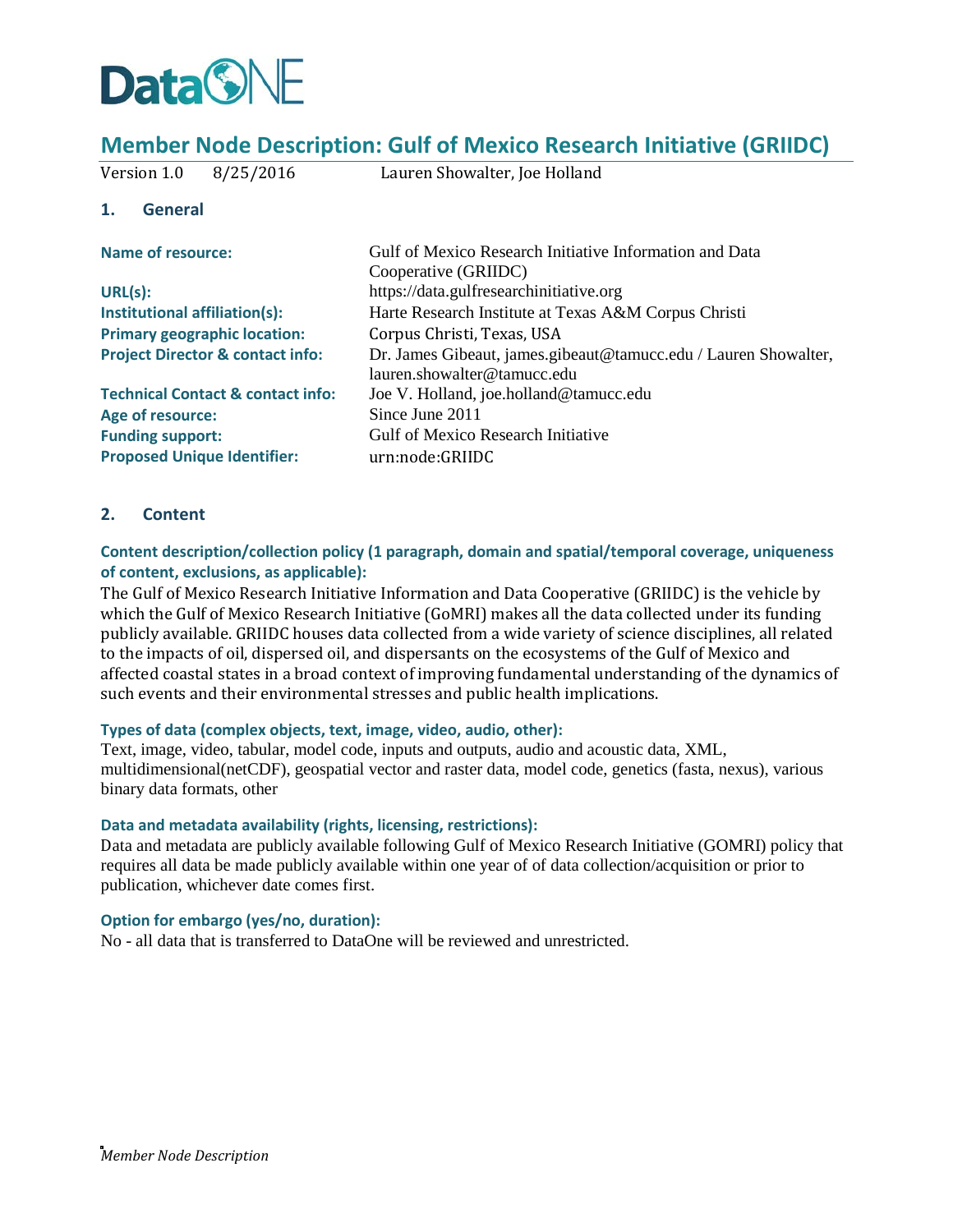**Size of holdings (number and size of datasets, mean and median granules (files) per dataset):**  Greater than 625 data sets and associated metadata are available at this time. Total holdings in excess of 23 terabytes

**Please describe recent usage statistics, if known, including information on annual data product downloads, annual number of users, annual number of data products used in publications:**  GRIIDC has 391 users as of 3/30/16. Do not have full use statistics at this time. This will be implemented and updated in the future

#### **3. User interactions**

## **How does a user contribute data? (what can be deposited, how are data prepared, are specific software required, documentation/support available)**

GRIIDC accepts data from all the research funded by GoMRI. The Master Research Agreement that established GoMRI states that all data collected under GoMRI funds must be made publicly available through the GRIIDC system. Data is submitted in its original format accompanied by ISO 19115-2 standard metadata in xml format. Datasets must have approved metadata before data is made publicly available. No specific software is required to deposit data to the GRIIDC system. Data are deposited through an online interface. Support to users of the GRIIDC system include training webinars, online video tutorials, user manuals, and one-on-one training.

#### **How does a user acquire / access data?**

Users can search data here: https://data.gulfresearchinitiative.org/data-discovery. Data can be directly downloaded from the site via the dataset landing page for each dataset.

#### **What user support services are available (both for depositing and accessing/using data)?**

GRIIDC offers a great deal of support to its users. Training materials and resources, including user manuals are located under help on our website https://data.gulfresearchinitiative.org/training-userguides. GRIIDC has a number of training videos and hosts monthly webinars on a variety of data management subjects. The Frequently Asked Questions (FAQ) section of the website provides additional support to answer common user questions

(https://data.gulfresearchinitiative.org/frequently-asked-questions). Users also have access to GRIIDC team members by phone or email during regular business hours.

#### **How does the resource curate data at the time of deposit?**

All data and metadata are reviewed by the GRIIDC team. When applicable, data packages (data and metadata) are passed along to a  $3<sup>rd</sup>$  party subject matter reviewer to ensure data package completeness.

#### **4. Technical characteristics and policies**

#### **Software platform description, incl. data search and access API(s):**

The GRIIDC user interface is a web browser interface. It supports text searching of the metadata and geospatial search.

**Service reliability (including recent uptime statistics, frequency of hardware refresh, if known):**  99% up since June 2012. Weekly maintenance Tuesday 3:00 pm to 5:00 pm.

**Preservation reliability (including replication/backup, integrity checks, format migration, disaster planning):**